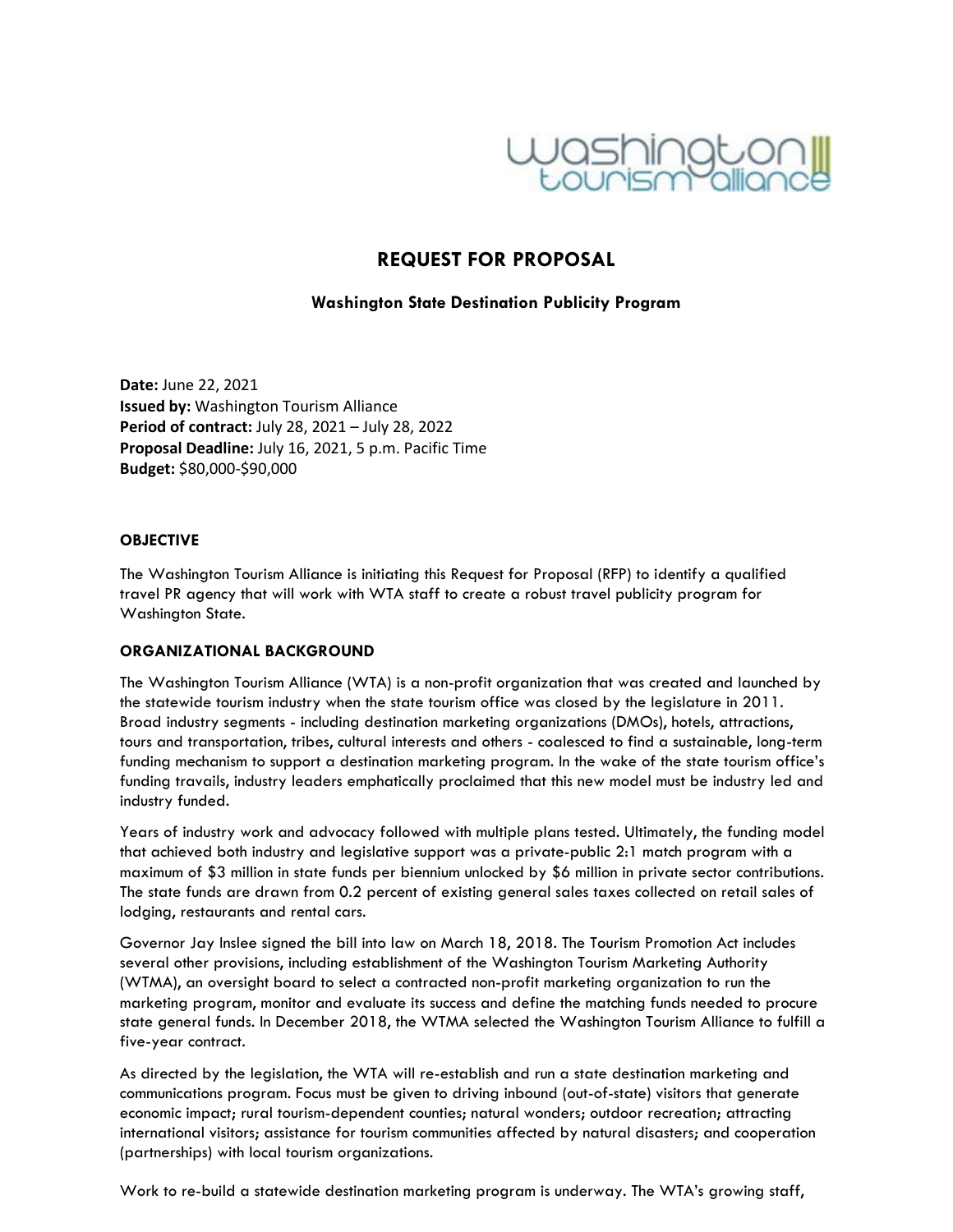working committees and board of directors have made significant progress in baseline consumer marketing and co-op programs with partners, travel trade development, consumer website, continuation of a state visitor guide, visitor information and other essentials of a state tourism program.

While a responsive travel media relations program is in place, the WTA does not currently have the sufficient staff to run a proactive, ongoing travel publicity program. In addition to a travel PR agency retainer, the WTA plans to hire a media relations manager later in 2021.

## **SCOPE OF WORK**

The scope of agency work should include, but is not limited to:

- Media relations and outreach to travel, features and general news media
- Preparation of destination press materials, including press kits, releases, fact sheets and others as needed
- Monthly tracking and reporting of earned media coverage of Washington State
- Establish, maintain and supply a travel and features media data base available for agency and WTA usage
- Coordination and PR support for local and national media events
- Coordination of media missions and events in designated markets
- Representing the destination at top media marketplaces
- Collaborative and creative brainstorming on news potential, story pitches and media outreach
- Coordination of media visits in Washington State, including individual and group press trips
- Crisis communications, as needed

#### **RFP SUBMISSION REQUIREMENTS**

- 1. Summary of organization:
	- a. Name and address
	- b. Contact information
	- c. Legal forms and Federal Employee Identification Number
	- d. Formation date
	- e. Description of organization (history, size, philosophy, services provided)
- 2. Brief overview of your agency history, philosophy, culture, and structure
- 3. Agency's key differentiator: What makes you stand apart from other agencies?
- 4. Team structure: Who will be the team assigned to us should you be awarded the work? How does that team work together and in collaboration with the WTA staff?
- 5. Please provide team bios
- 6. Experience and success with other destination tourism marketing organizations, nonprofit and/or similar economic development or trade/industry associations.
- 7. In-depth list of your agency capabilities and how they differentiate you, particularly as it applies to the leisure travel and hospitality industry
- 8. Three samples of relevant work, including experience with destination and/or travel publicity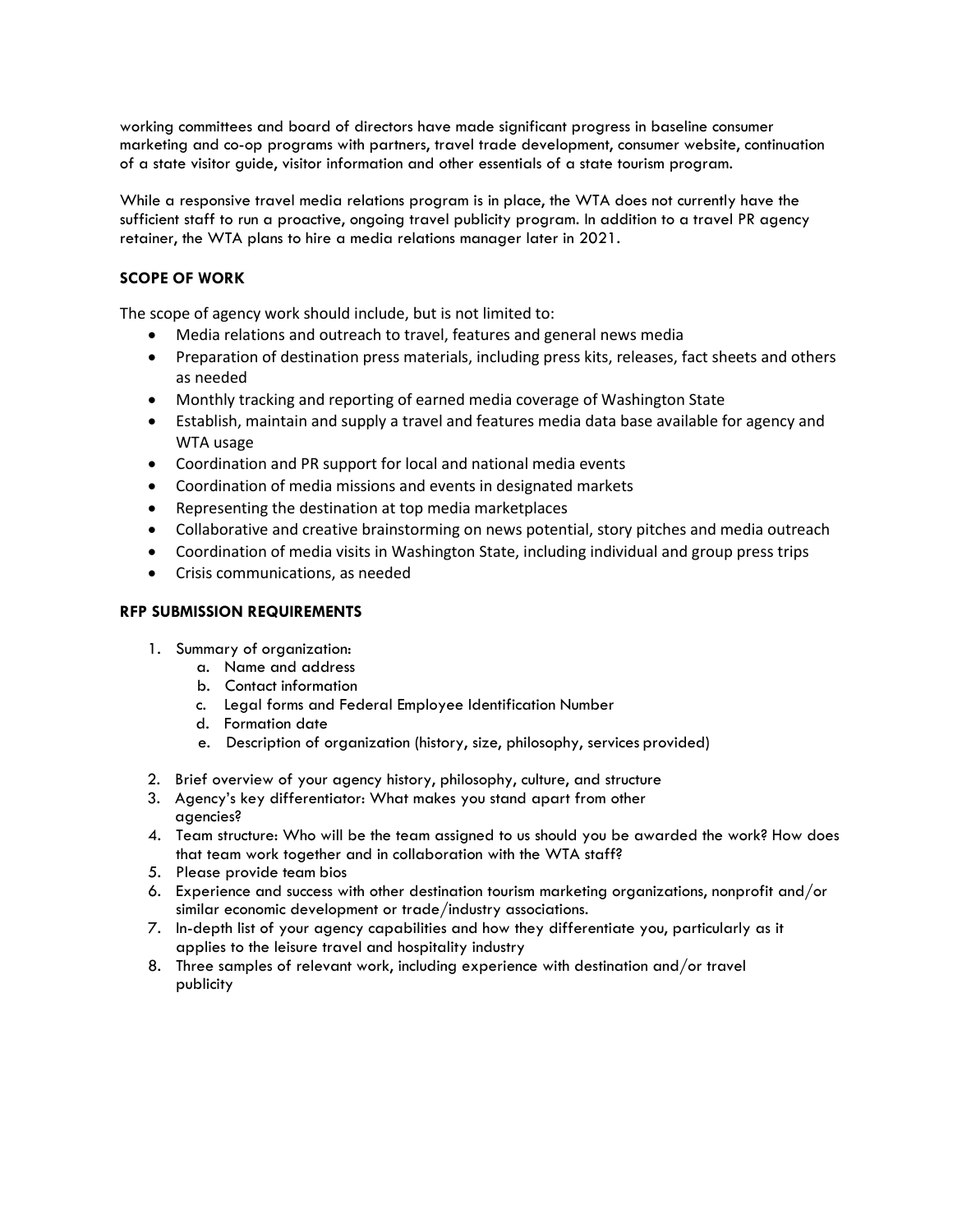- 9. Provide a detailed budget for scope of work and billing structure (e.g retainer, hourly rates for work outside of scope, time and materials, project based, etc.) and estimated cost and timeline against deliverables.
- 10. Include at least three references of other destinations and/or brand work including individual contact name, name of company, title, email and phone number.

\*Preferred submission length 20 pages or less

#### **BUDGET**

A one-year retainer with a budget range of \$80,000-\$90,000 is intended to be competitive and commensurate with service provided.

The Washington Tourism Alliance is a 501[c]6 organization established by industry stakeholders with the sole mission of developing and sustaining Washington State destination marketing. The WTA procures and administers funds for state destination tourism marketing activities and creates and implements a strategic statewide destination marketing plan. We are seeking nonprofit rates in our agency relationship.

#### **SUBMISSION DEADLINE AND POINT OF CONTACT**

All proposals must be received by the Washington Tourism Alliance via email to [wtainfo@watourismalliance.com](mailto:wtainfo@watourismalliance.com) no later than Friday, July 16 at 5pm Pacific Time. Email subject line should clearly state "RFP WA State PR." Late proposals may not be considered.

#### **QUESTIONS**

Potential bidders may submit written questions and requests for clarification about the RFP via email to Michelle Thana at michelle @watourismalliance.com. Please submit questions no later than Wednesday, July 7 at 5 p.m. Responses will be provided by Monday, July 12 at 5 p.m.

#### **ADDENDA**

In the event it is necessary to amend, revise or supplement any part of the RFP, addenda will be provided to all known proposers. Any addenda so issued are to be considered part of the specifications of the RFP. The WTA is not responsible for any explanation, clarification, interpretation or approval made or given in any manner except by written addenda issued by the WTA.

#### **PROPOSAL OWNERSHIP**

All material submitted by the proposers shall be considered the property of the WTA.